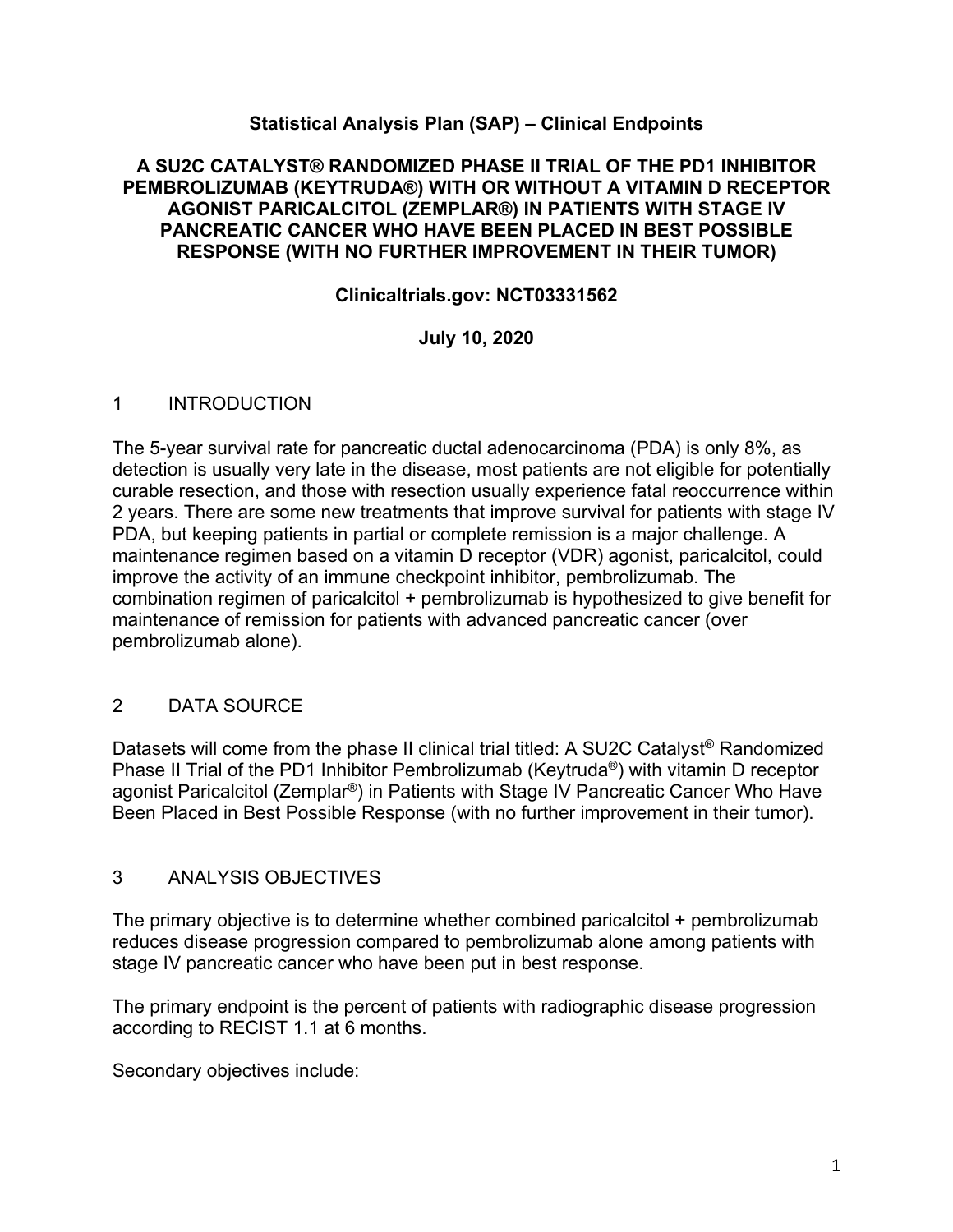- (1) Evaluate the toxicity of the combination of paricalcitol + pembrolizumab versus pembrolizumab alone.
- (2) Evaluate the difference in overall survival in patients administered the combination of paricalcitol + pembrolizumab versus pembrolizumab alone.

Exploratory objectives include:

(1) Evaluate the difference in disease progression according to iRECIST vs. RECIST 1.1 criteria.

# 4 ANALYSIS SETS/ POPULATIONS/ SUBGROUPS

This trial will have 24 patients randomized to paricalcitol + pembrolizumab (n=12) or pembrolizumab alone (n=12). No stratification will be performed.

# 5 ENDPOINTS AND COVARIATES

Primary endpoint: Percent of patients with radiographic disease progression according to RECIST 1.1 at 6 months, defined as 180 days from initial treatment (C1/D1).

Secondary endpoints:

- (1) Incidence of toxicities
	- From initial treatment to end-of-treatment
- (2) Overall survival Time from initial treatment to death

Exploratory endpoints:

(1) Disease progression according to RECIST 1.1 versus iRECIST criteria Percent of patients with radiographic disease progression at 6 months

# 6 HANDLING OF MISSING VALUES AND OTHER DATA CONVENTIONS

Patients with missing values at a particular time point will be unevaluable at that time point. Missing data will not be imputed.

- 7 STATISTICAL METHODOLOGY
- 7.1 STATISTICAL PROCEDURES

Primary outcome: Progression-free survival

The proportion of patients in each arm who are progression-free at 6-months will be compared using a one-sided test of binomial proportions (equivalent to a Pearson's chi-squared test). If the assumptions of the Pearson's chi-squared test are not met, Barnard's exact unconditional test of equality will be used, as implemented in StatXact.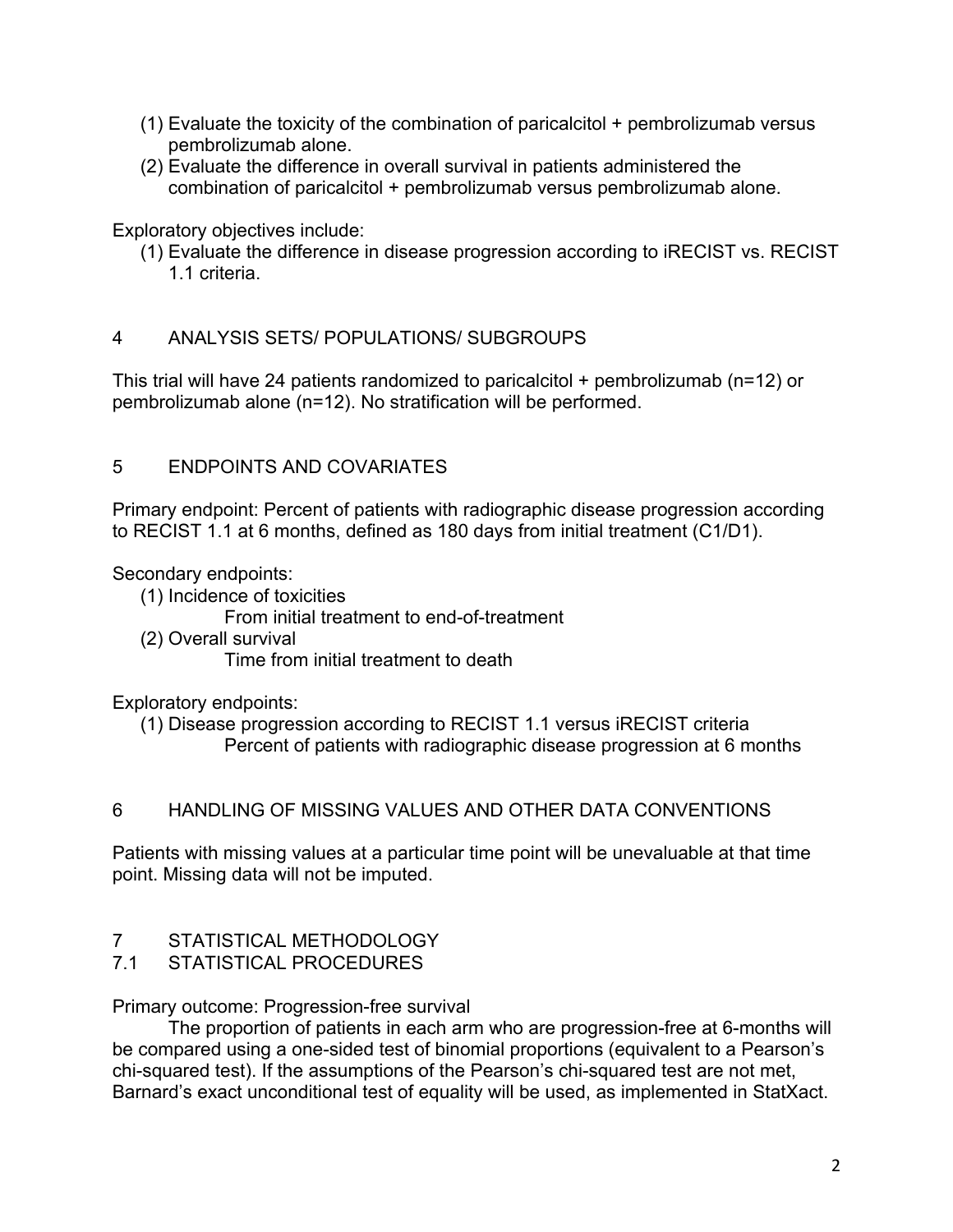Patients unevaluable for progression at 6-months due to a non-progression related event will be excluded from analysis.

Statistical comparison of progression-free survival between the two treatment arms will be performed using a log-rank test, with estimation of the hazards ratio using a Cox proportional hazards model. A sensitivity analysis will include patients with an outcome of death due to another cause (other than progressive disease), which will be considered a competing event for progression. Analysis will be performed using the Fine and Gray (1999) approach.

#### Secondary outcome 1: Toxicity

All adverse events (AE) occurring on or after C1/D1 will be summarized by body systems and per grade according to NCI-CTCAE Version 4. Additionally, all serious adverse events (SAE) and events of clinical interest (ECI) will be listed separately and tabulated. ECIs for this trial include an overdose of pembrolizumab and an elevated AST or ALT lab value, as defined in section 6.2.3.2 of the protocol. All patients who receive any amount of trial treatment will be included in the analysis. The proportion of patients in each arm with toxicity will be compared using a chi-squared test or Barnard's exact unconditional test of equality as outlined above.

#### Secondary outcome 2: Overall survival

Overall survival will be calculated for each arm using a Kaplan-Meier estimate. Statistical comparison of overall survival between the two treatment arms will be performed using a log-rank test, with estimation of the hazards ratio using a Cox proportional hazards model. Patients with an outcome of death due to another cause (other than progressive disease) will be considered a competing event for death. Analysis will be performed using the Fine and Gray (1999) approach.

#### Exploratory outcome 1: RECIST 1.1 versus iRECIST

Comparison of the proportion of patients who are progression-free at 6 months using iRECIST will be performed using the same method as for the primary endpoint of RECIST 1.1. McNemar's test will be used to estimate the concordance between RECIST 1.1 and iRECIST.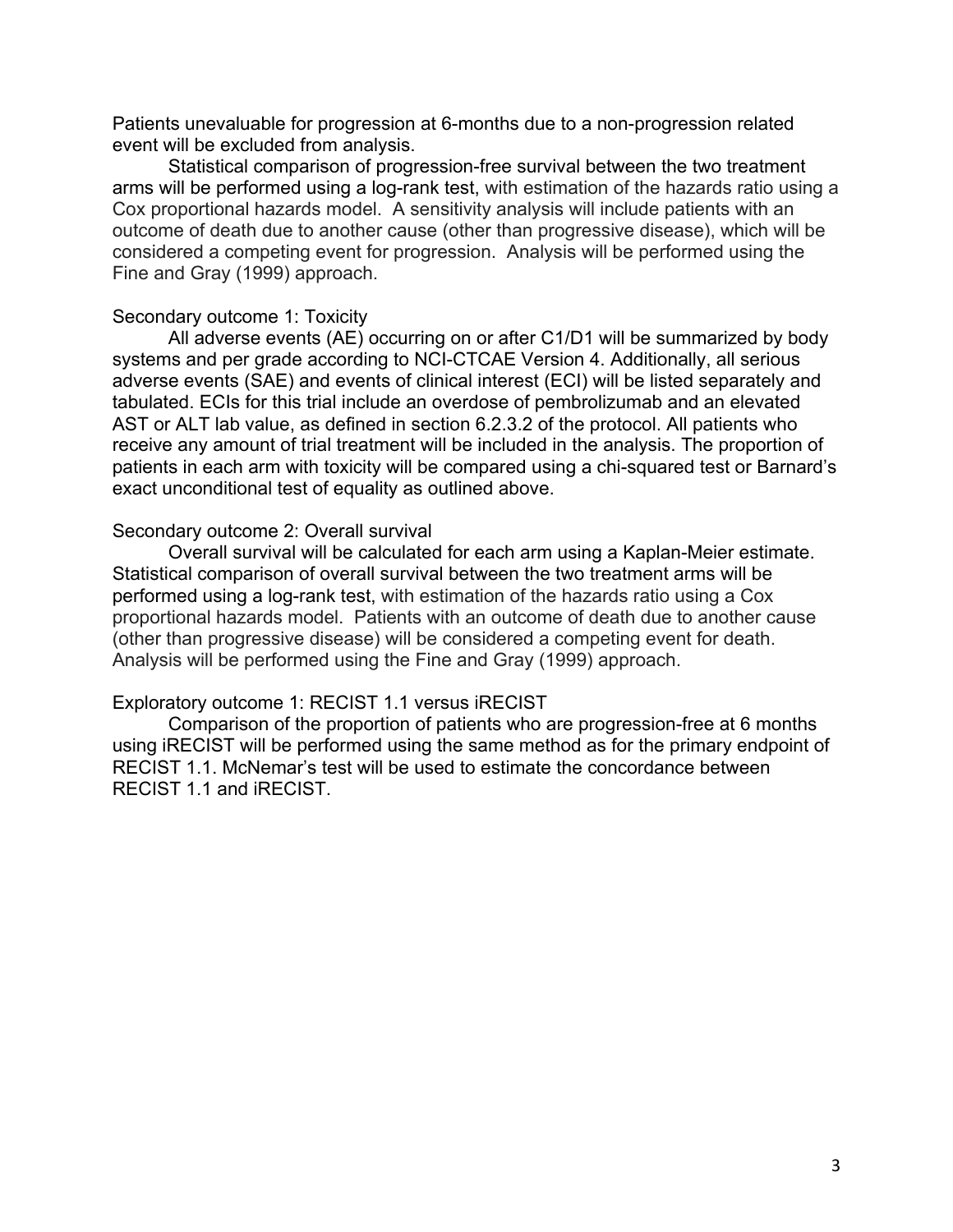# 7.2 MEASURES TO ADJUST FOR MULTIPLICITY, CONFOUNDERS, HETEROGENEITY, ETC.

Since all primary and secondary endpoints are pre-specified, there will be no adjustment for multiple comparisons. In the context of a randomized clinical trial, the two treatment arms are expected to be balanced with regard to potential confounders, therefore, adjustment is generally not necessary.

# References:

Fine, J. P., and R. J. Gray. 1999. A proportional hazards model for the subdistribution of a competing risk. Journal of the American Statistical Association 94: 496–509.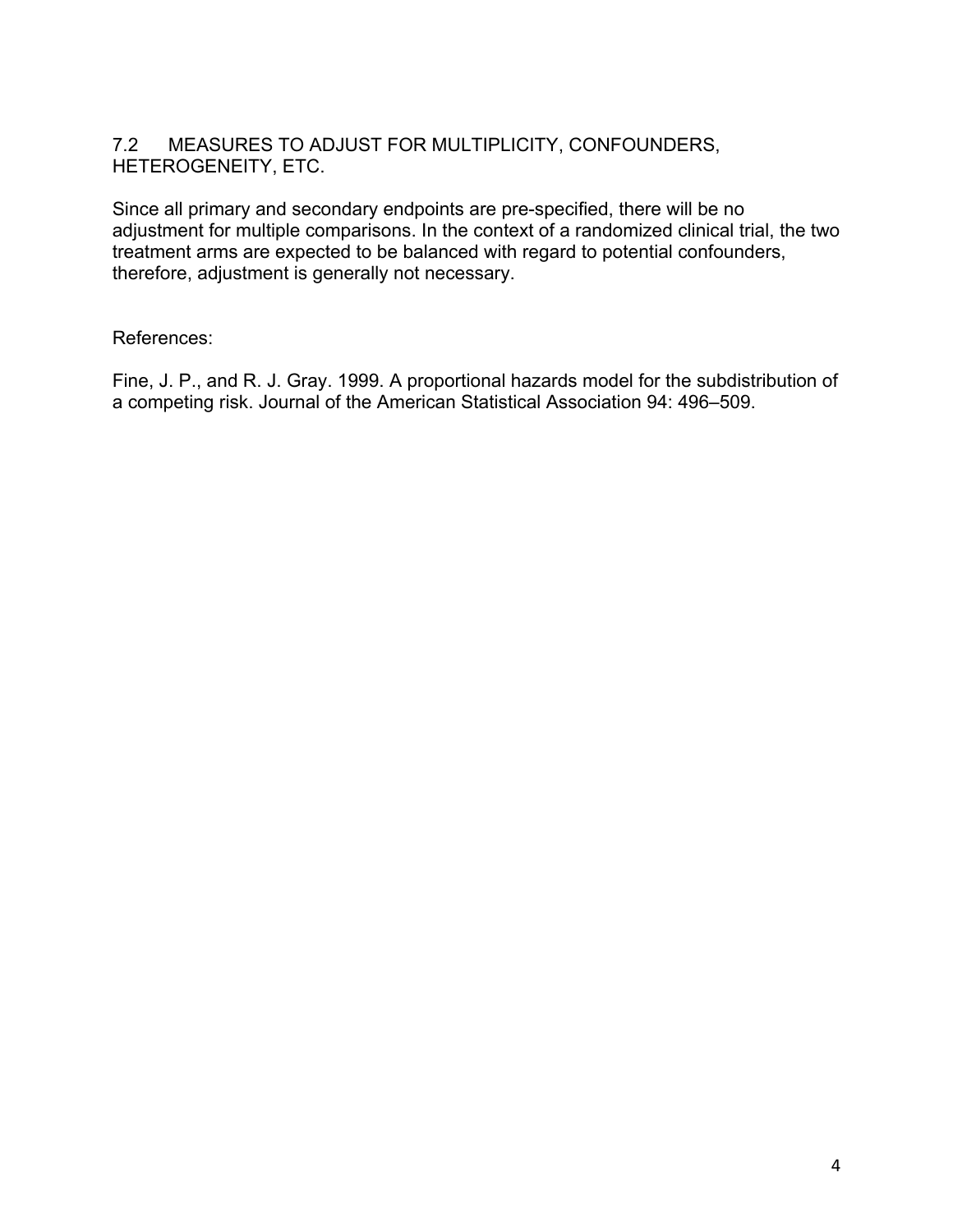# **Proposed Tables**

| <b>Characteristic</b>             |         | Pembrolizumab   Pembrolizumab<br>+ Paricalcitol | <b>Total</b> |
|-----------------------------------|---------|-------------------------------------------------|--------------|
|                                   | $n = x$ | $n = x$                                         | $n = x$      |
| Age, y                            |         |                                                 |              |
| Median                            |         |                                                 |              |
| Range                             |         |                                                 |              |
| Sex, $n(\sqrt[6]{6})$             |         |                                                 |              |
| Female                            |         |                                                 |              |
| Male                              |         |                                                 |              |
| Race/ethnicity, n (%)             |         |                                                 |              |
| Asian                             |         |                                                 |              |
| <b>Black</b>                      |         |                                                 |              |
| White                             |         |                                                 |              |
| Hispanic                          |         |                                                 |              |
| Other                             |         |                                                 |              |
| Study site, n (%)                 |         |                                                 |              |
| HonorHealth Research Institute    |         |                                                 |              |
| City of Hope                      |         |                                                 |              |
| Atlantic Health System            |         |                                                 |              |
| <b>Baylor Scott and White</b>     |         |                                                 |              |
| <b>Research Institute</b>         |         |                                                 |              |
| University of Kansas Medical      |         |                                                 |              |
| Center                            |         |                                                 |              |
| Medical College of Wisconsin      |         |                                                 |              |
| Pancreatic tumor location, n (%)  |         |                                                 |              |
| Head                              |         |                                                 |              |
| Body                              |         |                                                 |              |
| Tail                              |         |                                                 |              |
| Unknown                           |         |                                                 |              |
| Site of metastatic disease, n (%) |         |                                                 |              |
| Liver                             |         |                                                 |              |
| Lung                              |         |                                                 |              |
| Peritoneum                        |         |                                                 |              |
| No. of metastatic sites, $n$ (%)  |         |                                                 |              |
| 1                                 |         |                                                 |              |
| $\overline{2}$                    |         |                                                 |              |
| $\overline{3}$                    |         |                                                 |              |
| >3                                |         |                                                 |              |

# **Table 1. Characteristics of patients at baseline**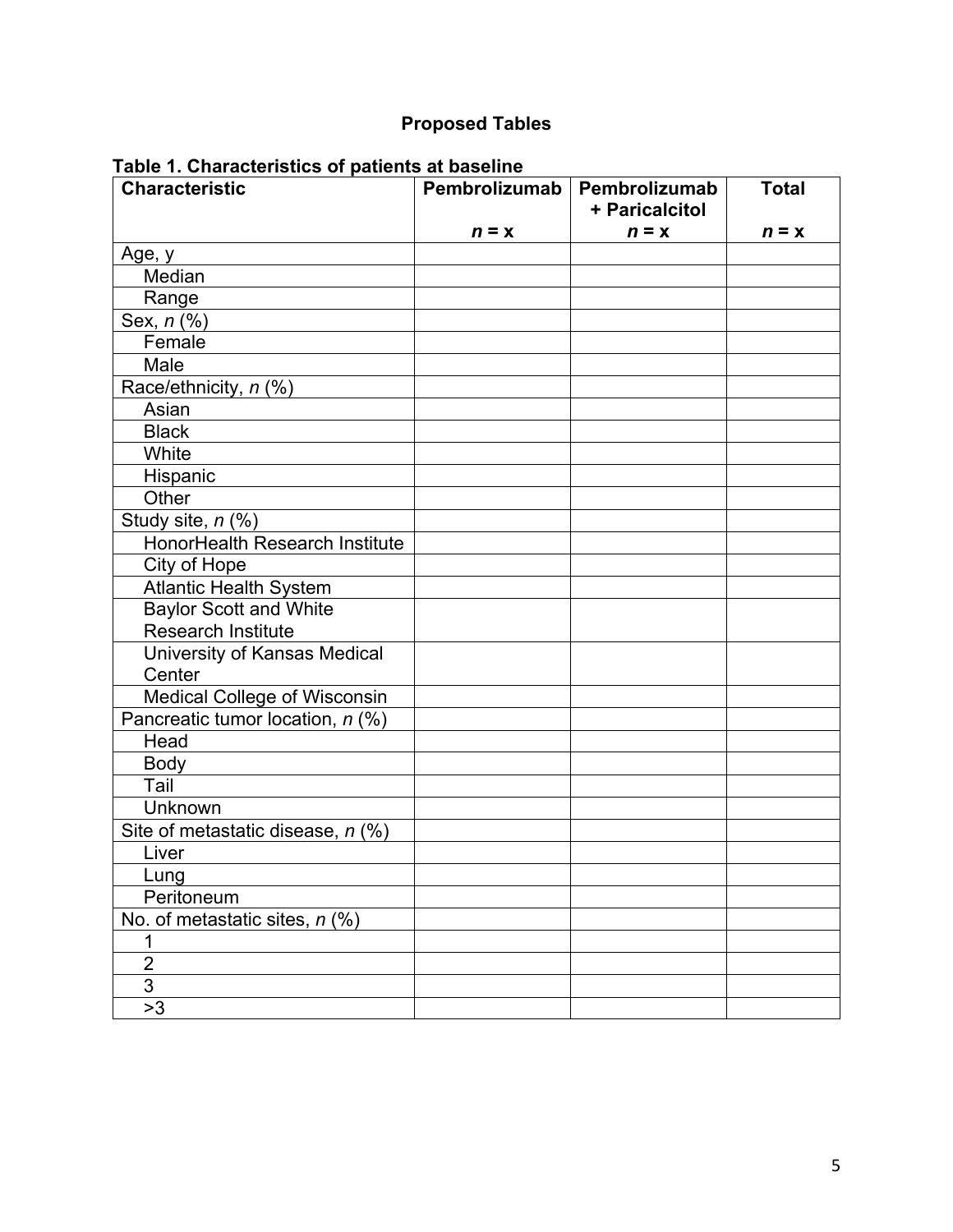| Carbohydrate antigen (CA) 19-9 |  |  |
|--------------------------------|--|--|
| Median, U/mL                   |  |  |
| Range, U/mL                    |  |  |
| Normal (0-35 U/mL), n (%)      |  |  |
| ULN to <59x ULN, $n$ (%)       |  |  |
| ≥59x ULN, $n$ (%)              |  |  |
| Previous therapy, $n$ (%)      |  |  |
| Radiation therapy              |  |  |
| Chemotherapy                   |  |  |
| Whipple procedure              |  |  |
| <b>Biliary stent</b>           |  |  |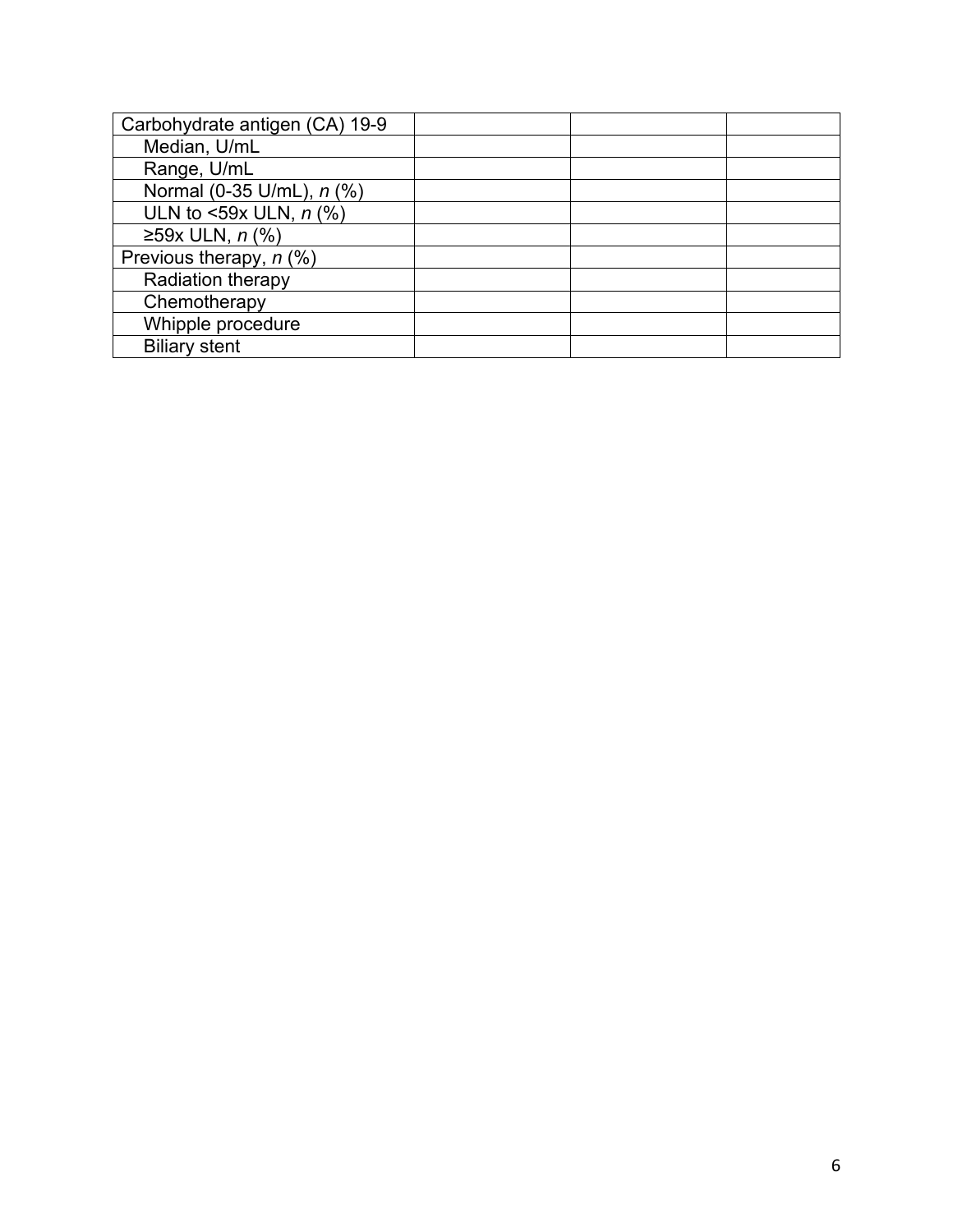**Figure 1. (A) Progression-free survival by investigator-assessment, (B) Progression-free survival by independent assessment, (C) Overall survival**

| <b>Efficacy variable</b>  | Pembrolizumab | Pembrolizumab  | <b>Hazard</b>    | $\boldsymbol{P}$ |
|---------------------------|---------------|----------------|------------------|------------------|
|                           |               | + Paricalcitol | ratio or         | value            |
|                           | $n = x$       | $n = x$        | <b>Response-</b> |                  |
|                           |               |                | rate ratio       |                  |
|                           |               |                | (95% CI)         |                  |
| <b>Progression-free</b>   |               |                |                  |                  |
| survival by               |               |                |                  |                  |
| investigator-             |               |                |                  |                  |
| assessment                |               |                |                  |                  |
| <b>RECIST 1.1</b>         |               |                |                  |                  |
| Rate of progression-free  |               |                |                  |                  |
| survival, % (95% CI)      |               |                |                  |                  |
| 6 mo                      |               |                |                  |                  |
| 12 mo                     |               |                |                  |                  |
| Median progression-free   |               |                |                  |                  |
| survival, mo (95% CI)     |               |                |                  |                  |
| <b>Progression-free</b>   |               |                |                  |                  |
| survival by               |               |                |                  |                  |
| independent               |               |                |                  |                  |
| assessment                |               |                |                  |                  |
| Rate of progression-free  |               |                |                  |                  |
| survival, % (95% CI)      |               |                |                  |                  |
| 6 mo                      |               |                |                  |                  |
| 12 mo                     |               |                |                  |                  |
| Median progression-free   |               |                |                  |                  |
| survival, mo (95% CI)     |               |                |                  |                  |
| <b>Overall survival</b>   |               |                |                  |                  |
| Median overall survival,  |               |                |                  |                  |
| mo (95% CI)               |               |                |                  |                  |
| Survival rate, % (95% CI) |               |                |                  |                  |
| 6 mo                      |               |                |                  |                  |
| 12 mo                     |               |                |                  |                  |

**Table 2. Progression-free survival and overall survival in the intention-to-treat population**